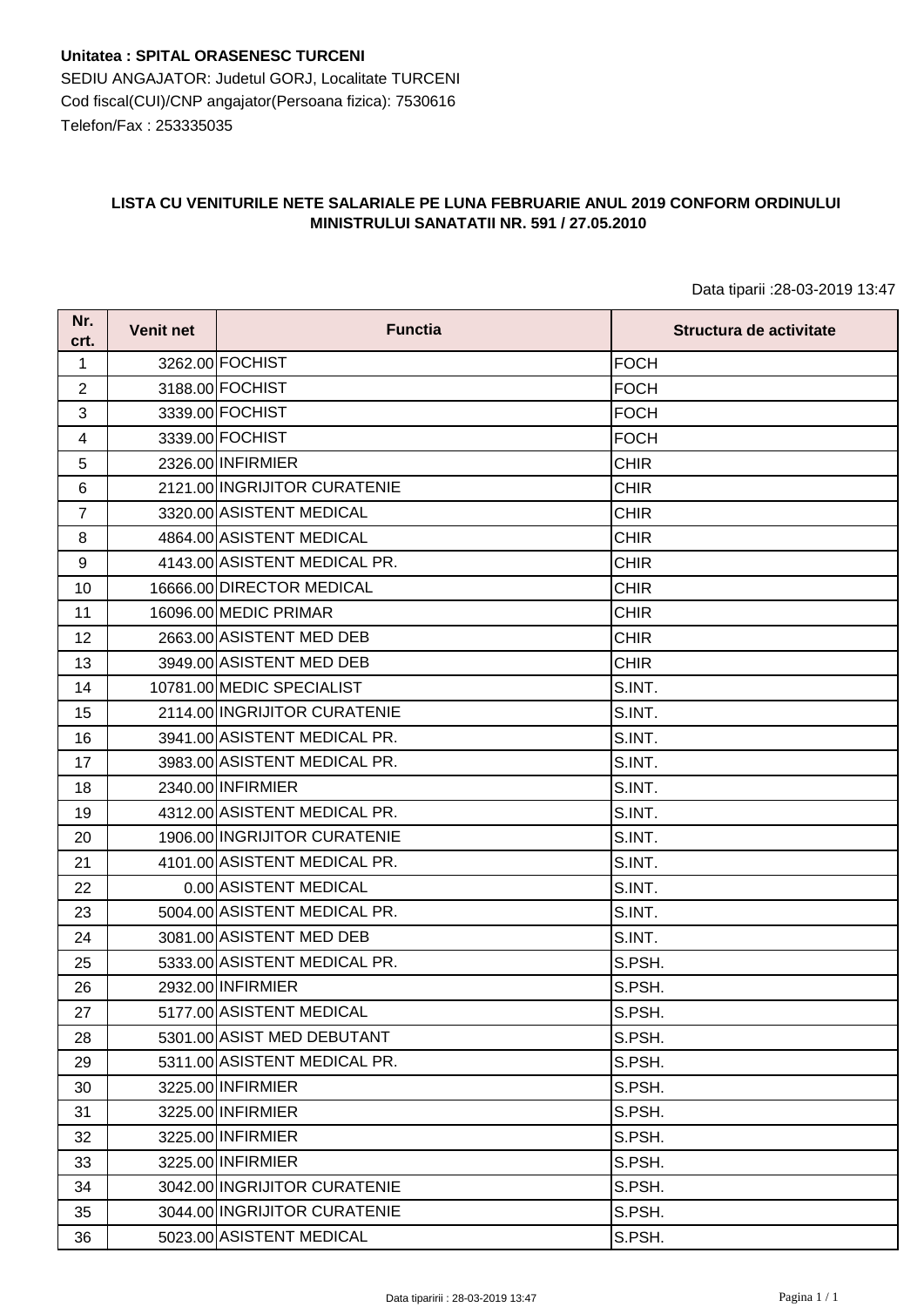| Nr.<br>crt. | <b>Venit net</b> | <b>Functia</b>               | Structura de activitate |
|-------------|------------------|------------------------------|-------------------------|
| 37          |                  | 3225.00 INFIRMIER            | S.PSH.                  |
| 38          |                  | 3225.00 INFIRMIER            | S.PSH.                  |
| 39          |                  | 5431.00 ASISTENT MEDICAL PR. | S.PSH.                  |
| 40          |                  | 3225.00 INFIRMIER            | S.PSH.                  |
| 41          |                  | 5439.00 ASISTENT MEDICAL PR. | S.PSH.                  |
| 42          |                  | 5311.00 ASISTENT MEDICAL PR. | S.PSH.                  |
| 43          |                  | 5439.00 ASISTENT MEDICAL PR. | S.PSH.                  |
| 44          |                  | 5311.00 ASISTENT MEDICAL PR. | S.PSH.                  |
| 45          |                  | 2611.00 INGRIJITOR CURATENIE | S.PSH.                  |
| 46          |                  | 3225.00 INFIRMIER            | S.PSH.                  |
| 47          |                  | 13552.00 MEDIC SPECIALIST    | S.PSH.                  |
| 48          |                  | 3113.00 INFIRMIER            | S.PSH.                  |
| 49          |                  | 4589.00 ASIST.MED.           | S.PSH.                  |
| 50          |                  | 5311.00 ASISTENT MEDICAL PR. | S.PSH.                  |
| 51          |                  | 4800.00 ASISTENT MED DEB     | S.PSH.                  |
| 52          |                  | 6747.00 MEDIC PRIMAR         | S.PSH.                  |
| 53          |                  | 2824.00 INFIRMIER DEB        | S.PSH.                  |
| 54          |                  | 9569.00 MEDIC SPECIALIST     | S.PSH.                  |
| 55          |                  | 3079.00 INGRIJITOR CURATENIE | S.PSH.                  |
| 56          |                  | 2167.00 REGISTRATOR MED.PR.  | <b>B.INTERN.</b>        |
| 57          |                  | 2421.00 STATICIAN MED.PR.    | <b>B.INTERN.</b>        |
| 58          |                  | 2231.00 REGISTRATOR MED.PR.  | <b>B.INTERN.</b>        |
| 59          |                  | 3239.00 ECONOMIST IA         | <b>ADM</b>              |
| 60          |                  | 4884.00 DIRECTOR ECONOMIC    | <b>ADM</b>              |
| 61          |                  | 2258.00 SECRETAR-DACTILOGRAF | <b>ADM</b>              |
| 62          |                  | 2472.00 MAGAZINER            | <b>ADM</b>              |
| 63          |                  | 3093.00 ECONOMIST IA         | <b>ADM</b>              |
| 64          |                  | 1664.00 CONTABIL             | <b>ADM</b>              |
| 65          |                  | 2977.00 RUNOS                | <b>ADM</b>              |
| 66          |                  | 3104.00 CONSILIER JURIDIC    | <b>ADM</b>              |
| 67          |                  | 3352.00 INGINER              | <b>ADM</b>              |
| 68          |                  | 3695.00 SEF BIROU APROVIZION | <b>ADM</b>              |
| 69          |                  | 585.00 INGRIJITOR CURATENIE  | <b>ADM</b>              |
| 70          |                  | 10275.00 MANAGER             | <b>ADM</b>              |
| 71          |                  | 3635.00 SEF BIROU FINANCIAR  | ADM                     |
| 72          |                  | 4078.00 ASISTENT MEDICAL     | S.GIN.                  |
| 73          |                  | 2054.00 INGRIJITOR           | S.GIN.                  |
| 74          |                  | 4571.00 MOASA PR             | S.GIN.                  |
| 75          |                  | 4312.00 MOASA PR             | S.GIN.                  |
| 76          |                  | 15028.00 MEDIC PRIMAR        | S.GIN.                  |
| 77          |                  | 4078.00 ASISTENT MEDICAL PR. | S.GIN.                  |
| 78          |                  | 2054.00 INGRIJITOR CURATENIE | S.GIN.                  |
| 79          |                  | 2269.00 INFIRMIER            | S.GIN.                  |
| 80          |                  | 7182.00 MEDIC SPECIALIST     | S.GIN.                  |
| 81          |                  | 3983.00 ASISTENT MEDICAL PR. | S.GIN.                  |
| 82          |                  | 3837.00 ASISTENT MEDICAL PR. | <b>STER</b>             |
| 83          |                  | 3778.00 ASISTENT MEDICAL PR. | <b>STER</b>             |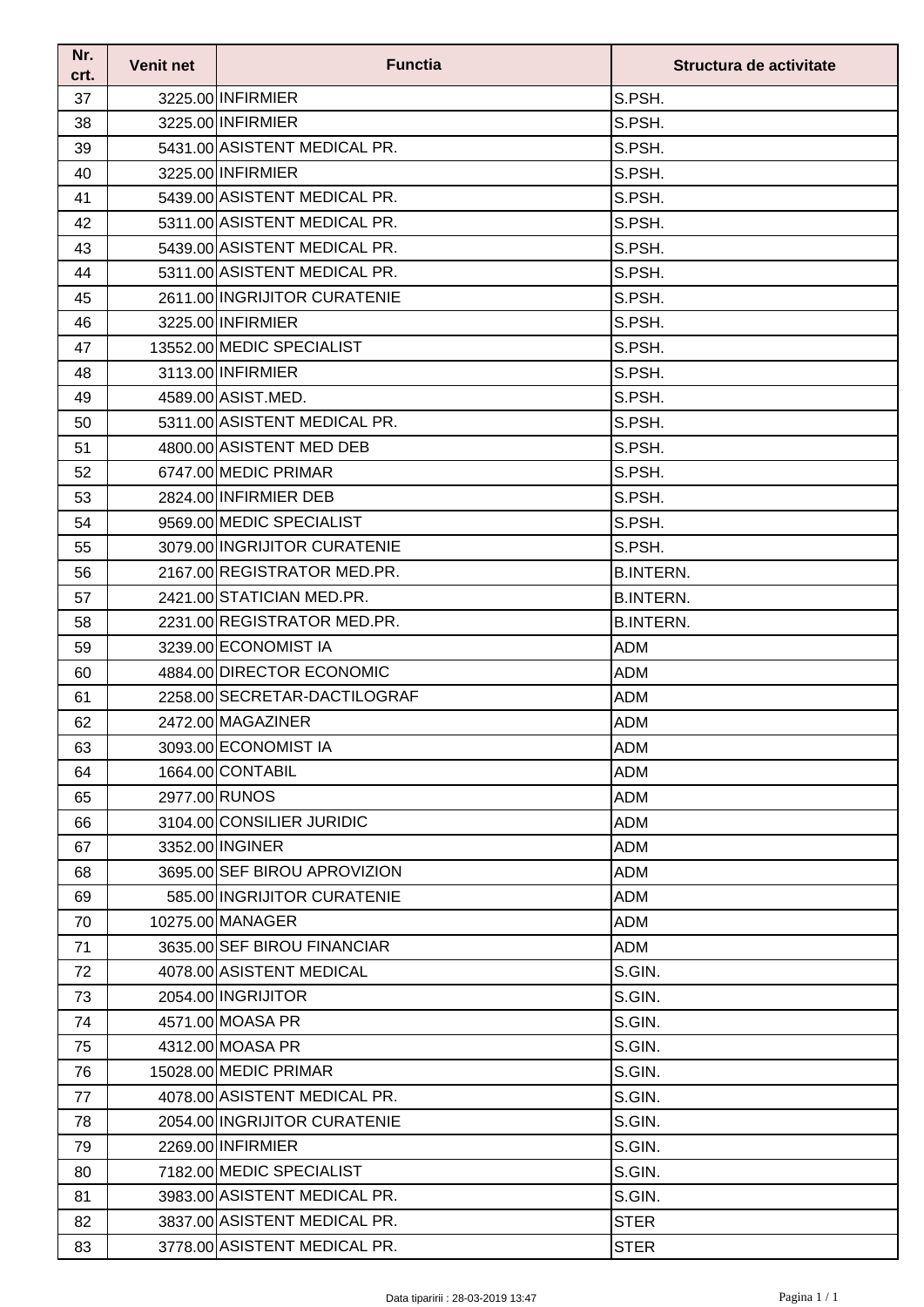| Nr.<br>crt. | <b>Venit net</b> | <b>Functia</b>                  | Structura de activitate |
|-------------|------------------|---------------------------------|-------------------------|
| 84          |                  | 3862.00 ASISTENT MEDICAL PR.    | <b>STER</b>             |
| 85          |                  | 2247.00 BUCATAR                 | <b>BUC</b>              |
| 86          |                  | 0.00 BUCATAR                    | <b>BUC</b>              |
| 87          |                  | 2962.00 BUCATAR                 | <b>BUC</b>              |
| 88          |                  | 2640.00 BUCATAR                 | <b>BUC</b>              |
| 89          |                  | 1855.00 BUCATAR                 | <b>BUC</b>              |
| 90          |                  | 2322.00 BUCATAR                 | <b>BUC</b>              |
| 91          |                  | 1923.00 BUCATAR                 | <b>BUC</b>              |
| 92          |                  | 4181.00 ASISTENT MEDICAL PR.    | S.PED.                  |
| 93          |                  | 2257.00 INFIRMIER               | S.PED.                  |
| 94          |                  | 3757.00 ASISTENT MEDICAL PR.    | S.PED.                  |
| 95          |                  | 9780.00 MEDIC SPECIALIST        | S.PED.                  |
| 96          |                  | 2126.00 INGRIJITOR CURATENIE    | S.PED.                  |
| 97          |                  | 4127.00 ASISTENT MEDICAL PR.    | S.PED.                  |
| 98          |                  | 4181.00 ASISTENT MEDICAL PR.    | S.PED.                  |
| 99          |                  | 3809.00 ASISTENT MEDICAL PR.    | S.PED.                  |
| 100         |                  | 3138.00 ASIST.MED.              | S.PED.                  |
| 101         |                  | 1904.00 INFIRMIER               | S.PED.                  |
| 102         |                  | 2500.00 CHIMIST                 | LAB                     |
| 103         |                  | 3433.00 ASISTENT MEDICAL PR.    | LAB                     |
| 104         |                  | 2930.00 BIOLOG PRINCIPAL        | LAB                     |
| 105         |                  | 8323.00 MEDIC SPECIALIST LAB    | LAB                     |
| 106         |                  | 7940.00 MEDIC SPECIALIST LAB    | LAB                     |
| 107         |                  | 5505.00 ASISTENT MEDICAL PR.    | <b>ATI</b>              |
| 108         |                  | 3271.00 INFIRMIER               | <b>ATI</b>              |
| 109         |                  | 3243.00 INFIRMIER               | ATI                     |
| 110         |                  | 5707.00 ASISTENT MEDICAL PR.    | ATI                     |
| 111         |                  | 14868.00 MEDIC REZIDENT         | ATI                     |
| 112         |                  | 13418.00 MEDIC SPECIALIST       | ATI                     |
| 113         |                  | 4366.00 ASIST.MED.              | ATI                     |
| 114         |                  | 2400.00 KINETOTERAPEUT DEBUTANT | ATI                     |
| 115         |                  | 0.00 ASISTENT MEDICAL PR.       | <b>NEO</b>              |
| 116         |                  | 4036.00 ASISTENT MEDICAL        | <b>NEO</b>              |
| 117         |                  | 9030.00 MEDIC SPECIALIST        | <b>NEO</b>              |
| 118         |                  | 4301.00 ASIST.MED.PR            | <b>NEO</b>              |
| 119         |                  | 4472.00 ASISTENT MEDICAL PR.    | C.EPID.                 |
| 120         |                  | 13280.00 MEDIC PRIMAR           | C.EPID.                 |
| 121         |                  | 6007.00 ASISTENT MEDICAL PR.    | S.URG.                  |
| 122         |                  | 5514.00 ASISTENT MEDICAL PR.    | S.URG.                  |
| 123         |                  | 5798.00 ASISTENT MEDICAL PR.    | S.URG.                  |
| 124         |                  | 2553.00 INFIRMIER               | S.URG.                  |
| 125         |                  | 5512.00 ASIST.MED.PR.           | S.URG.                  |
| 126         |                  | 5531.00 ASISTENT MEDICAL PR.    | S.URG.                  |
| 127         |                  | 10172.00 MEDIC SPECIALIST       | S.URG.                  |
| 128         |                  | 5067.00 ASIST.MED.PR            | S.URG.                  |
| 129         |                  | 2153.00 ASIST.MED.              | S.URG.                  |
| 130         |                  | 2266.00 ASIST.MED.              | S.URG.                  |